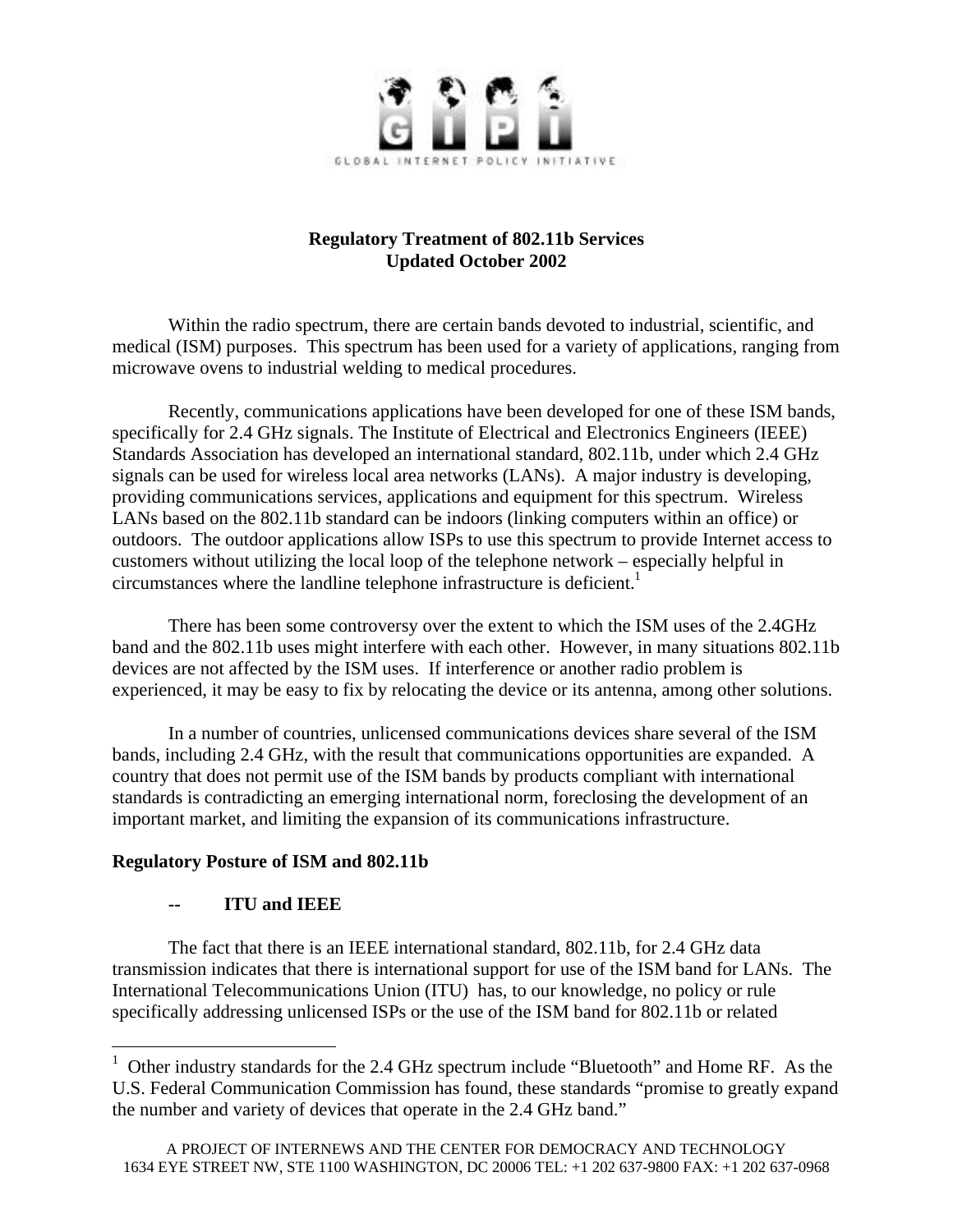wireless applications. No ITU policy is needed to permit unlicensed devices. Whether or not unlicensed communications devices -- such as IEEE 802.11b devices -- are permitted to share the ISM band(s) in any given country is a decision of local regulators and not an ITU decision.

# **-- US perspective**

In the U.S., 2.4 GHz is one of several bands of radio spectrum that are not licensed for radio services. However, that does not mean that the band cannot be used for private or commercial services – rather, it means that it **can** be used by anyone so long as the use does not interfere with uses on the licensed bands. It also means that 802.11b devices and other devices operating in the band for communications purposes enjoy no interference protection from competing uses and are not subject to any guarantee of quality of service.

U.S. public policy does not insulate license holders from competition by other unlicensed technologies. A license holder cannot complain that the value of its license is being diminished by those using unlicensed devices for provision of commercial services.

The fact that the ISM band is unlicensed does not mean that it is unregulated, however. The FCC imposes and enforces technical standards to ensure that equipment operating in these unlicensed bands does not interfere with operations on adjacent licensed bands.

Thus, in its regulatory treatment of the ISM and other unlicensed bands, U.S. policy supports innovation. These policies have led to the introduction of a wide variety of consumer devices, including improved cordless telephones and computer local area networks that operate on the 2.4 GHz band.

The FCC, in its commitment to allowing the broadest feasible use of unlicensed bands, adjusts its rules periodically in response to technology advances and other developments. The Commission's rules governing spread spectrum technology of the kind used in 802.11b applications were first adopted in 1985. Since then, the Commission has updated its rules several times to accommodate technological developments that promote new and innovative uses of the bands. Most recently, in May 2002, the FCC amended its rules governing the use of unlicensed spectrum to permit the use of additional types of digital transmission technologies on the unlicensed bands. It also eliminated technical regulations for spread spectrum systems that it concluded were no longer necessary.<sup>2</sup>

# **-- Nigeria**

 $\overline{a}$ 

According to the International Table of Frequency Allocations, the 2400-2500 MHz spectrum is designated for ISM use in ITU Region 2 including Nigeria.

According to the web site of the Nigerian Communications Commission (NCC): "The Commission does not permit the use of unlicenced spectrum for the provision of commercial

<sup>&</sup>lt;sup>2</sup> See Second Report and Order in the Matter of Amendment of Part 15 of the Commission's Rules regarding Spread Spectrum Devices, ET Docket No. 99-231.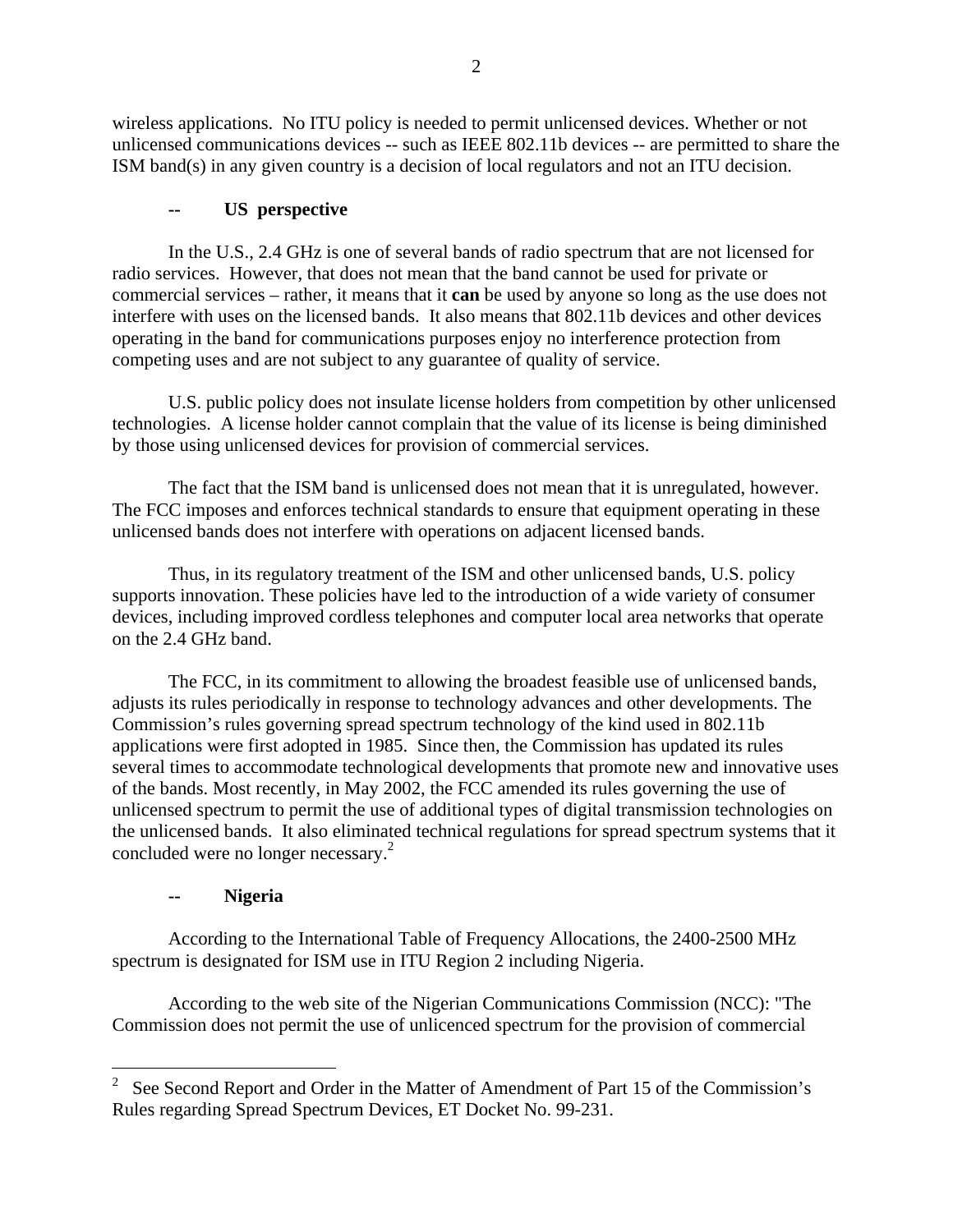services. Apart from having competitive advantage over those who had paid for spectrum, the unlicenced providers would not be in a position to guarantee acceptable levels of service and the protection of the rights of consumers. The Commission accepts that the use of unlicenced bands may be made for self provision, or for industrial, scientific and medical research applications."

The NCC seems to base its policy on the belief that unlicensed providers will have an advantage over providers who paid for licenses. However, this is an interpretation of the concept of a license not shared by all countries. In many countries, a license protects its holder against interference, but not against competition from new technologies. Unlicensed devices may be limited to low power levels to ensure they do not interfere with licensed users, but in the 2.4 GHz band, this does not justify a total ban on commercial uses.

In terms of quality of service, as the NCC correctly observes, unlicensed devices enjoy no interference protection and no guarantee of quality service. In an open marketplace, any quality of service drawbacks associated with unlicensed devices will be taken into account by consumers. The NCC's argument that unlicensed providers can't protect consumers is questionable, but in any case, if the customer receives poor service from the ISP, the customer has the option of terminating the service and selecting an alternate provider. Moreover, few ISPs -- whether wired or wireless -- guarantee quality of service; the varying conditions of the Internet make that rather impossible.

Nigeria's policy towards the regulation of the ISM band reflects national political and policy choices rather than current international norms. Regardless of the basis for the policy decision, the effects of this policy could negatively impact any ISP or other entity that seeks to provide service within Nigeria with 802.11b devices.

## **Bulgaria**

In Bulgaria, the 2.4 GHz band is free for unlicensed usage, and in fact some ISPs are using it for high-speed Internet access. It can cover up to 35 km (20 miles) at 2 Mbps. Equipment costs about \$400 per point of presence, and the LAN is built around it. The standard used is 802.11b.

#### **-- India**

Until recently, those wishing to use wireless technologies , including 802.11b applications, in the 2.4GHz band were required to apply for and obtain a license from the Wireless Planning Committee ("WPC"), within the Ministry of IT & Communications.

Recently, however, India has eliminated the licensing requirement for the indoor use of wireless Internet and other local area network applications in the 2.4Hz band, under the 802.11b standard. Many expect that this new policy also will be extended to permit unlicensed outdoor uses of the technology. This new policy should facilitate increased innovation in the use of Bluetooth and other wireless technology in India.